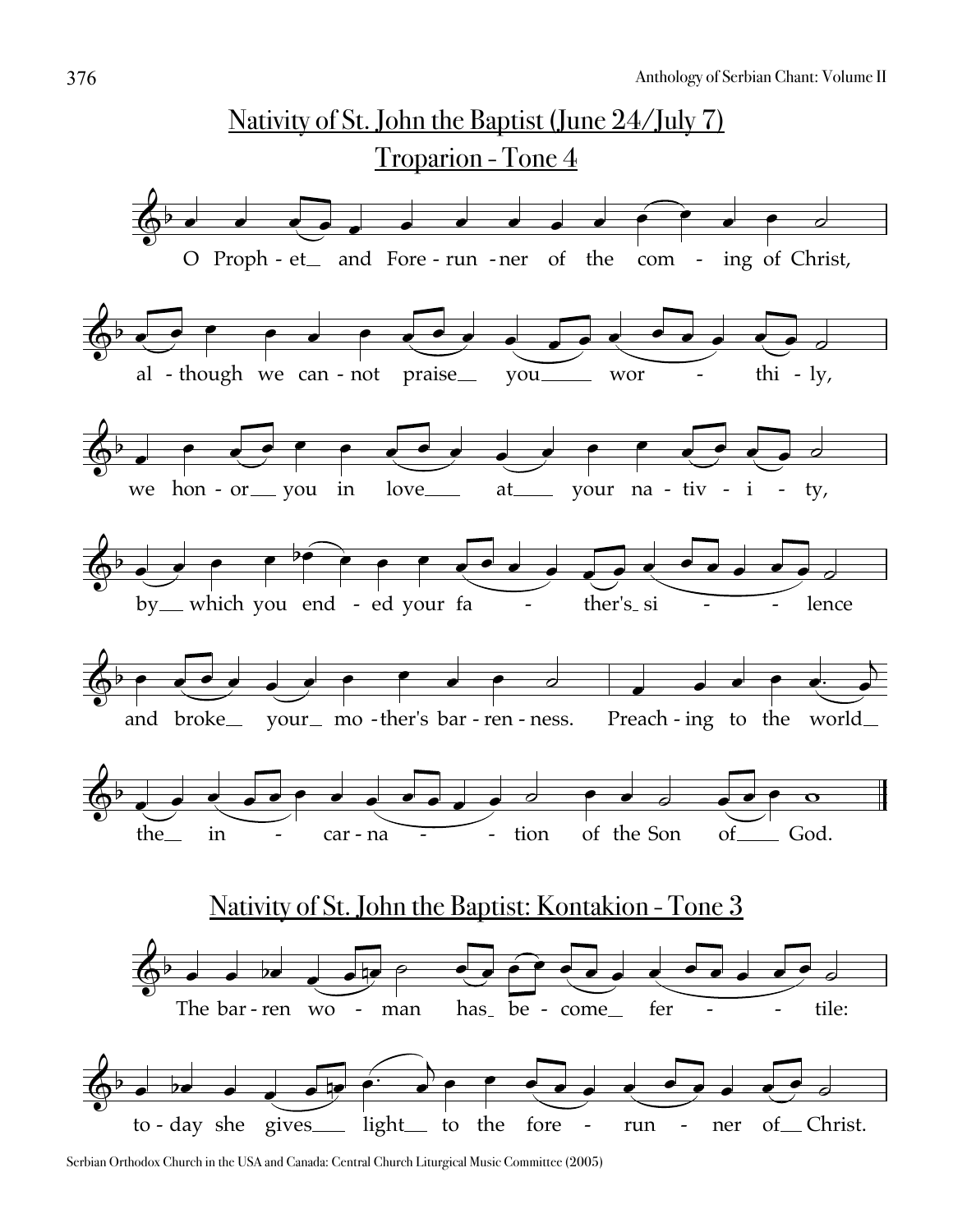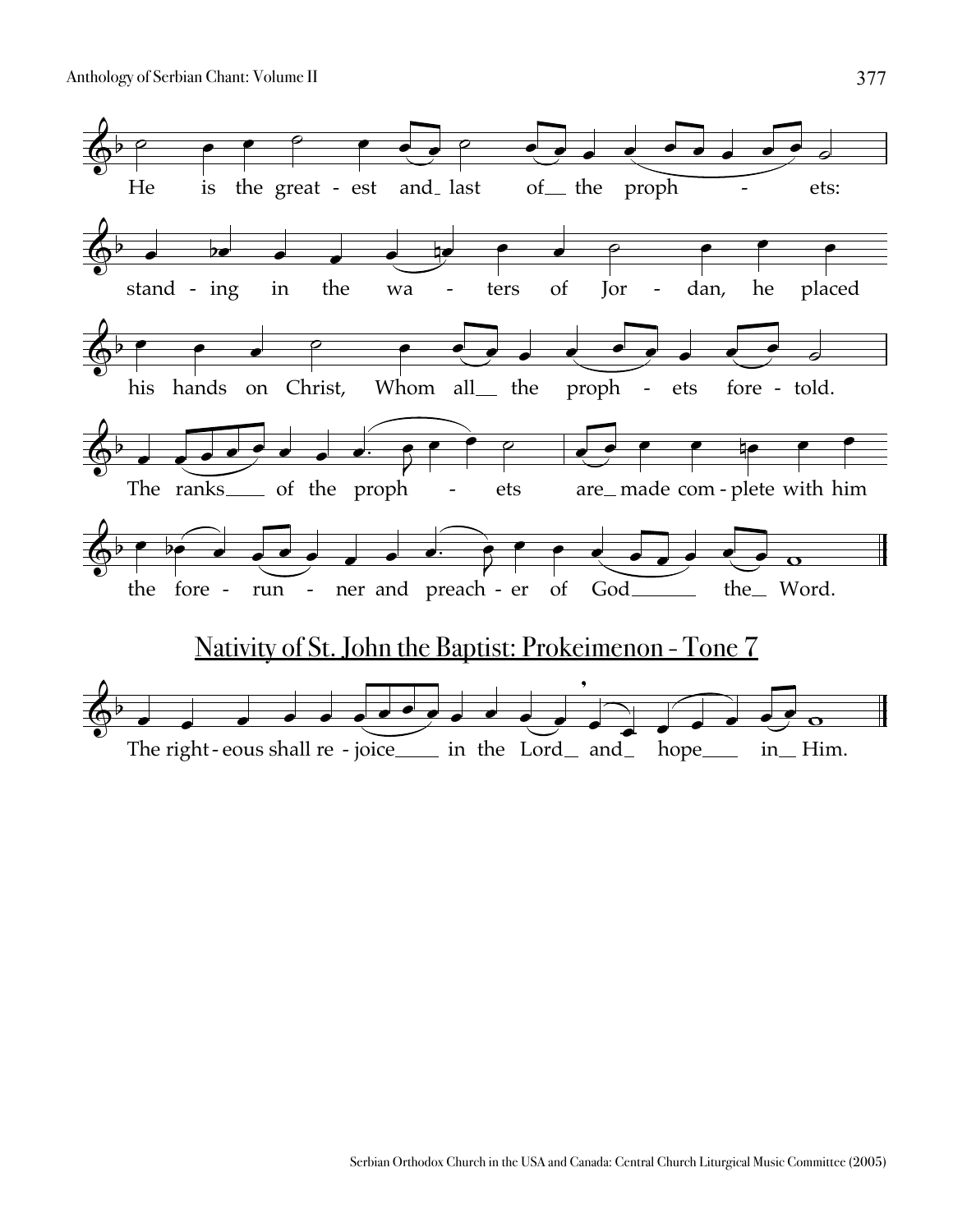

Serbian Orthodox Church in the USA and Canada: Central Church Liturgical Music Committee (2005)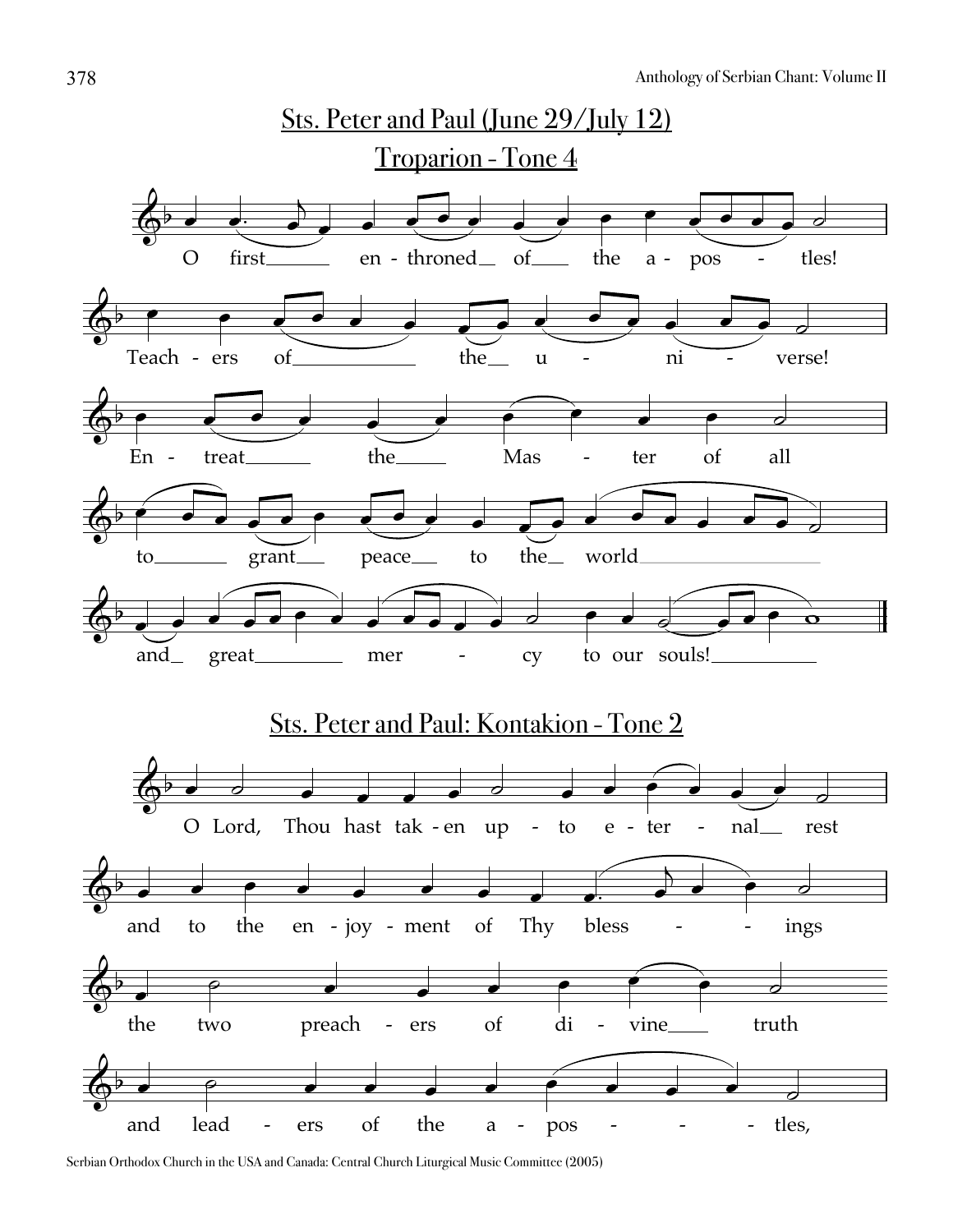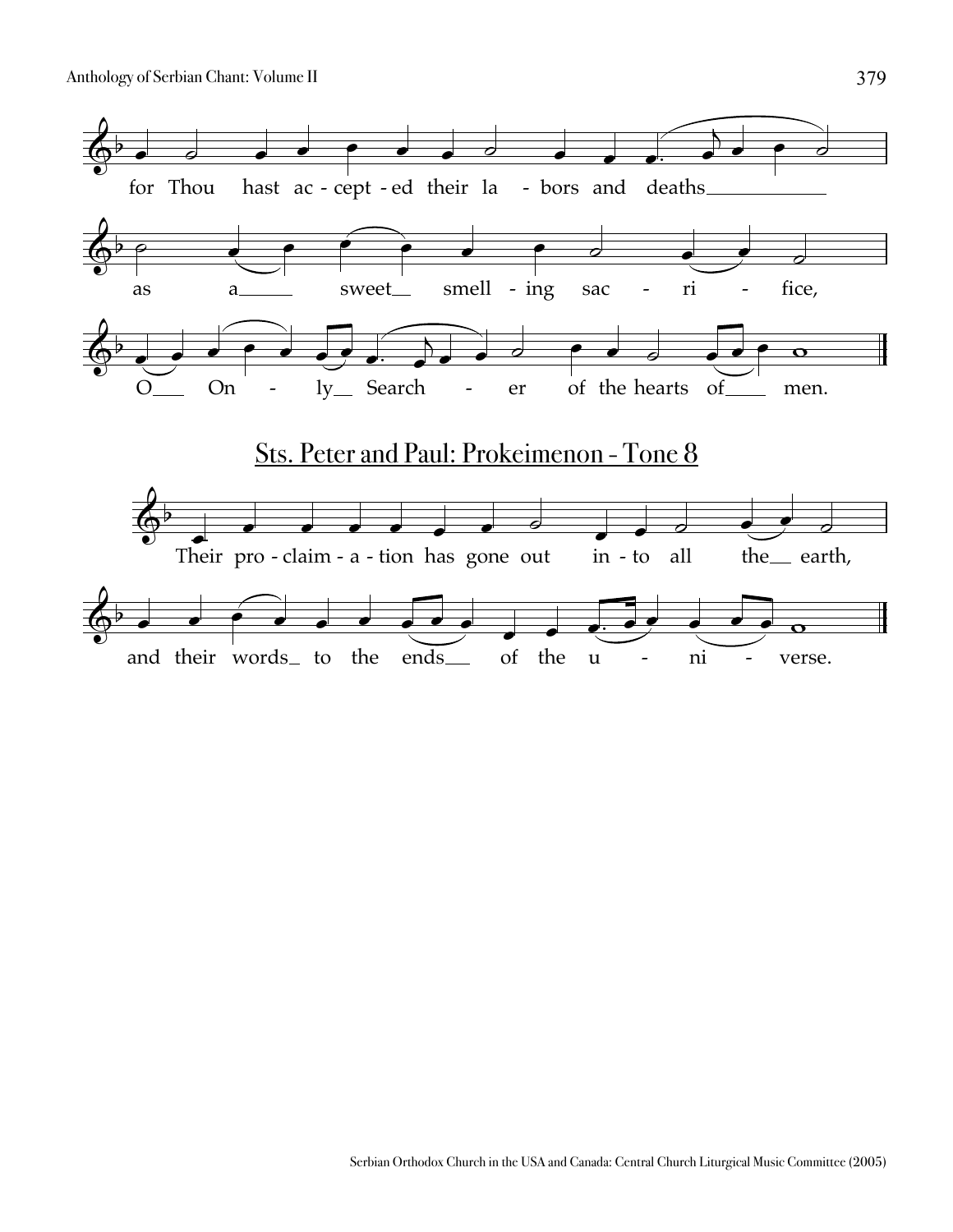## Synaxis of the Holy Archangel Gabriel (July 13/26)



Serbian Orthodox Church in the USA and Canada: Central Church Liturgical Music Committee (2005)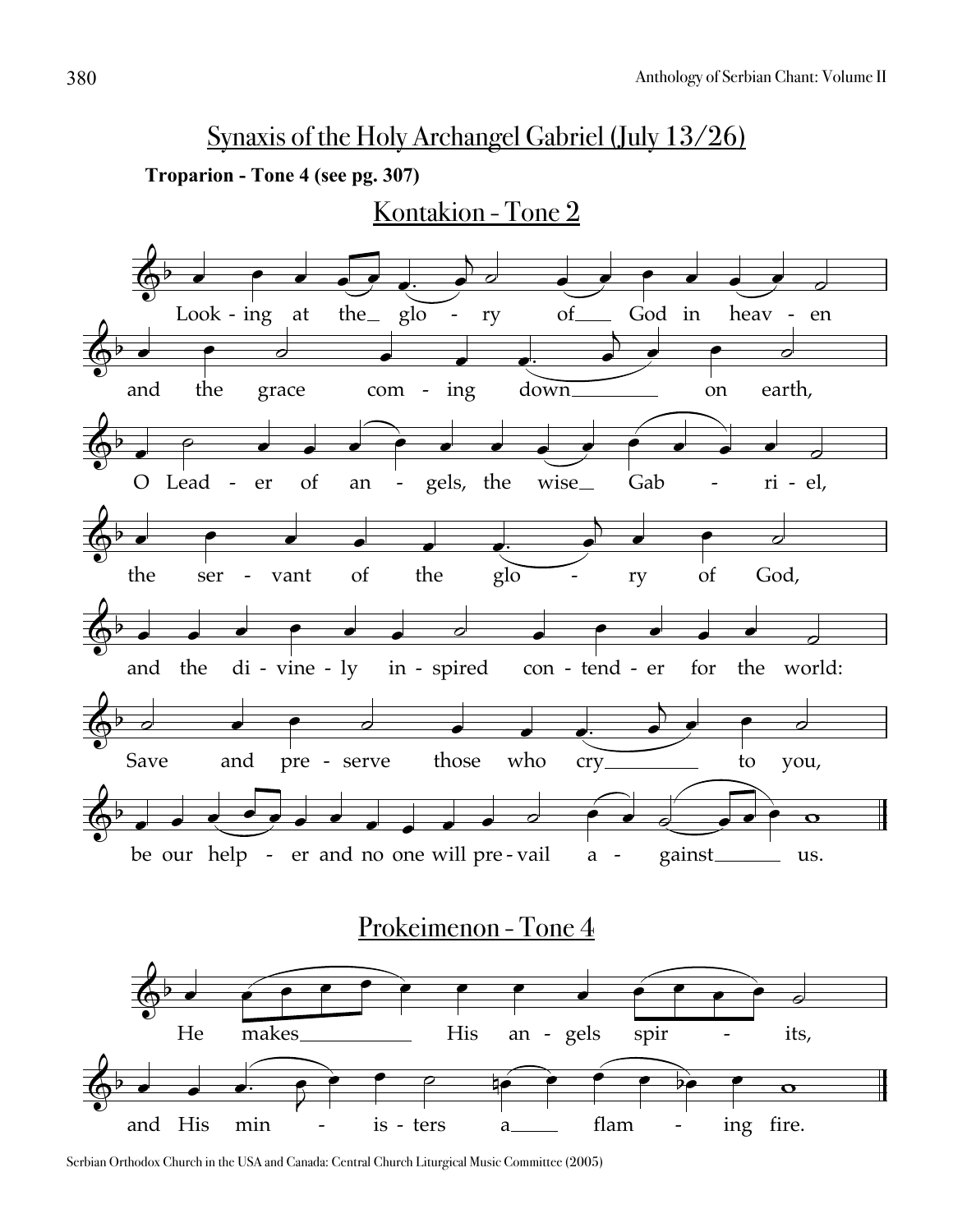

Serbian Orthodox Church in the USA and Canada: Central Church Liturgical Music Committee (2005)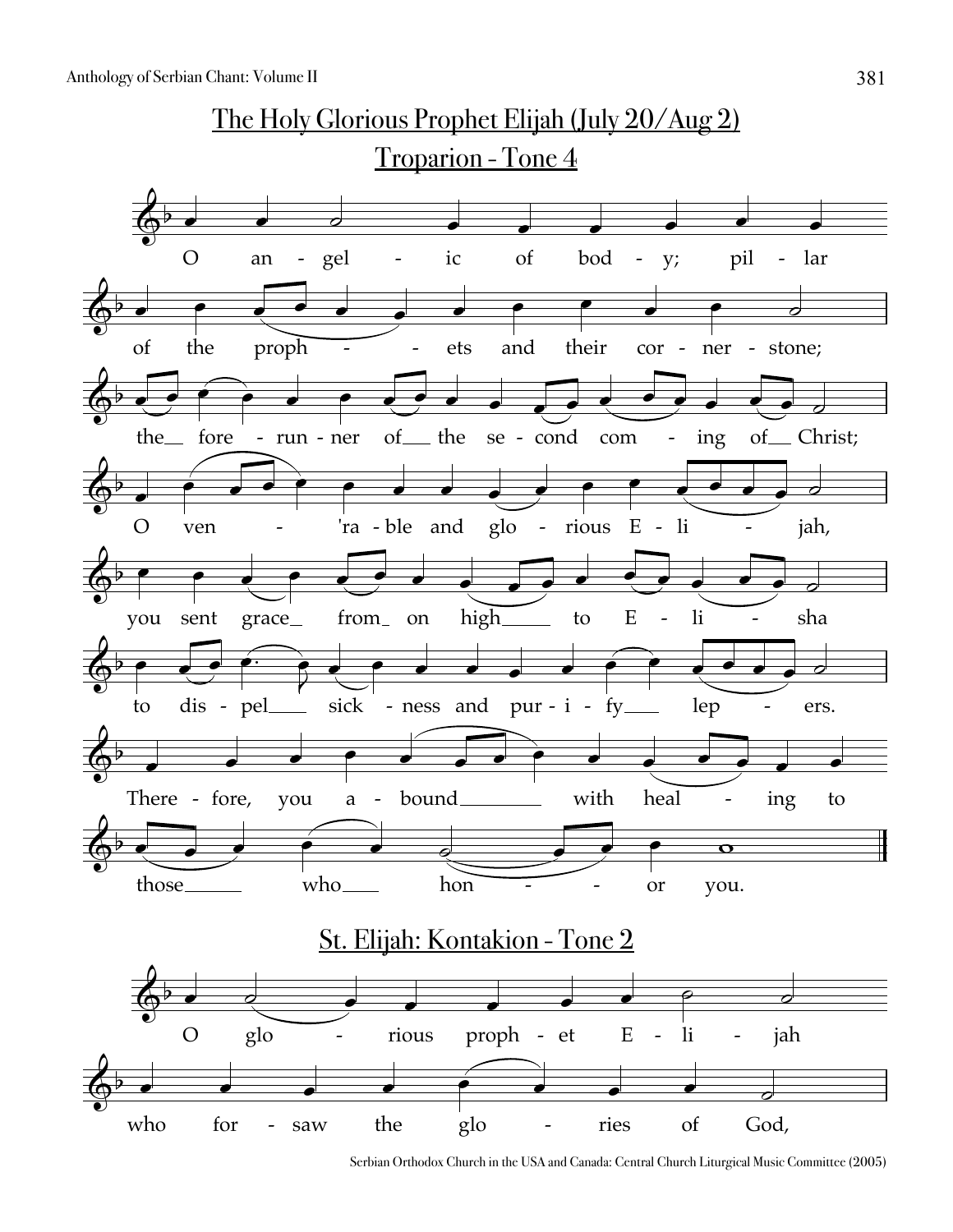

Serbian Orthodox Church in the USA and Canada: Central Church Liturgical Music Committee (2005)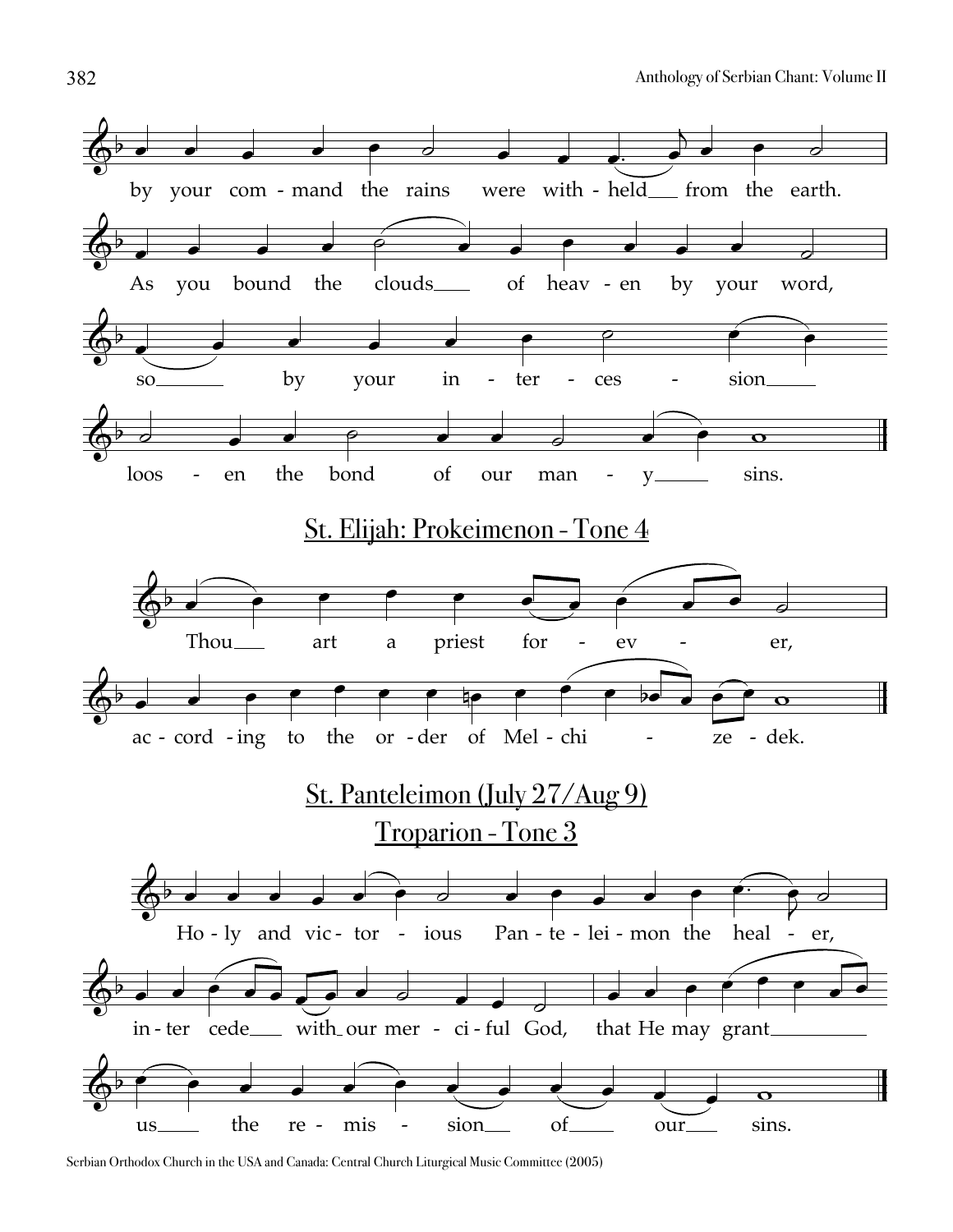

Serbian Orthodox Church in the USA and Canada: Central Church Liturgical Music Committee (2005)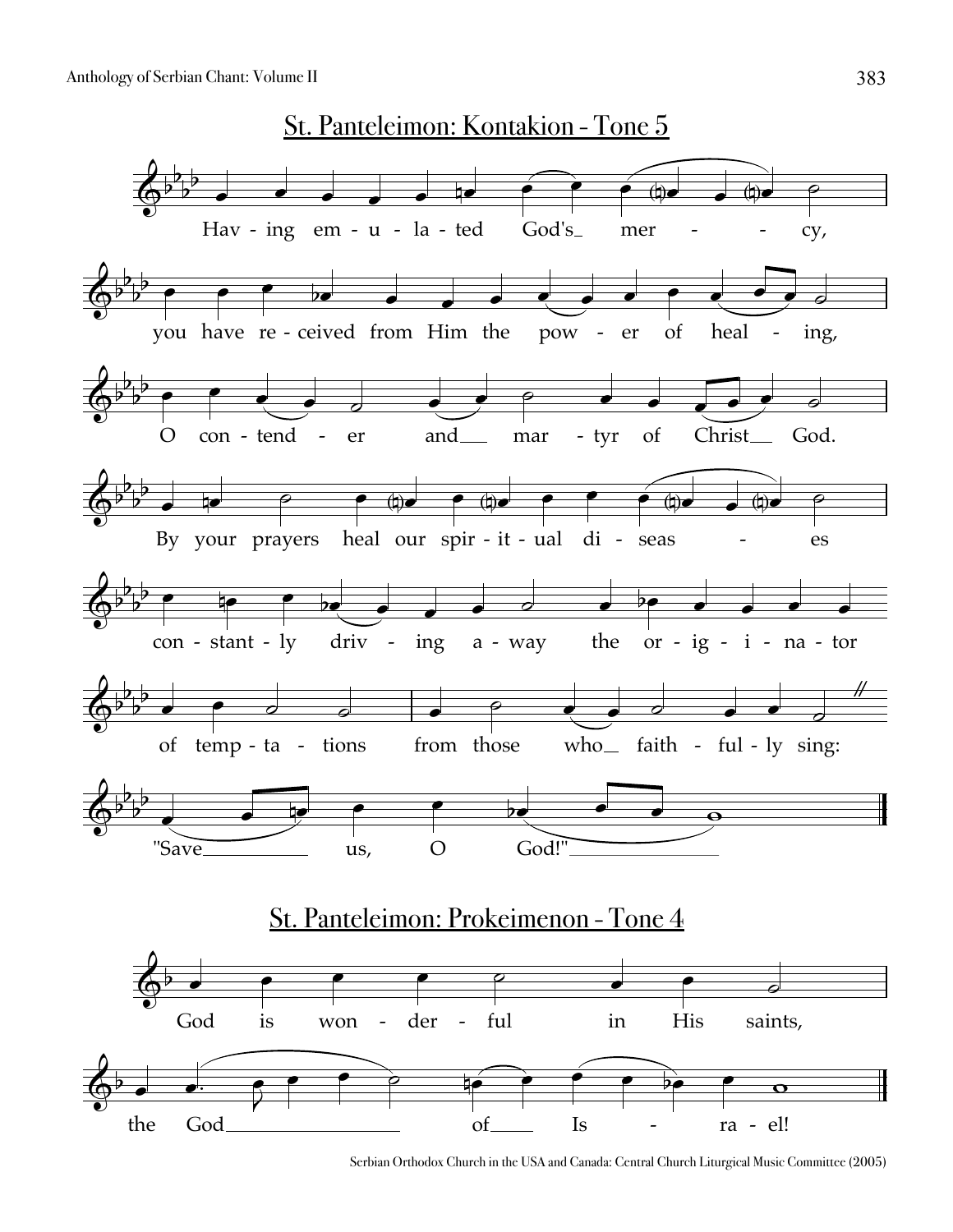![](_page_8_Figure_1.jpeg)

Serbian Orthodox Church in the USA and Canada: Central Church Liturgical Music Committee (2005)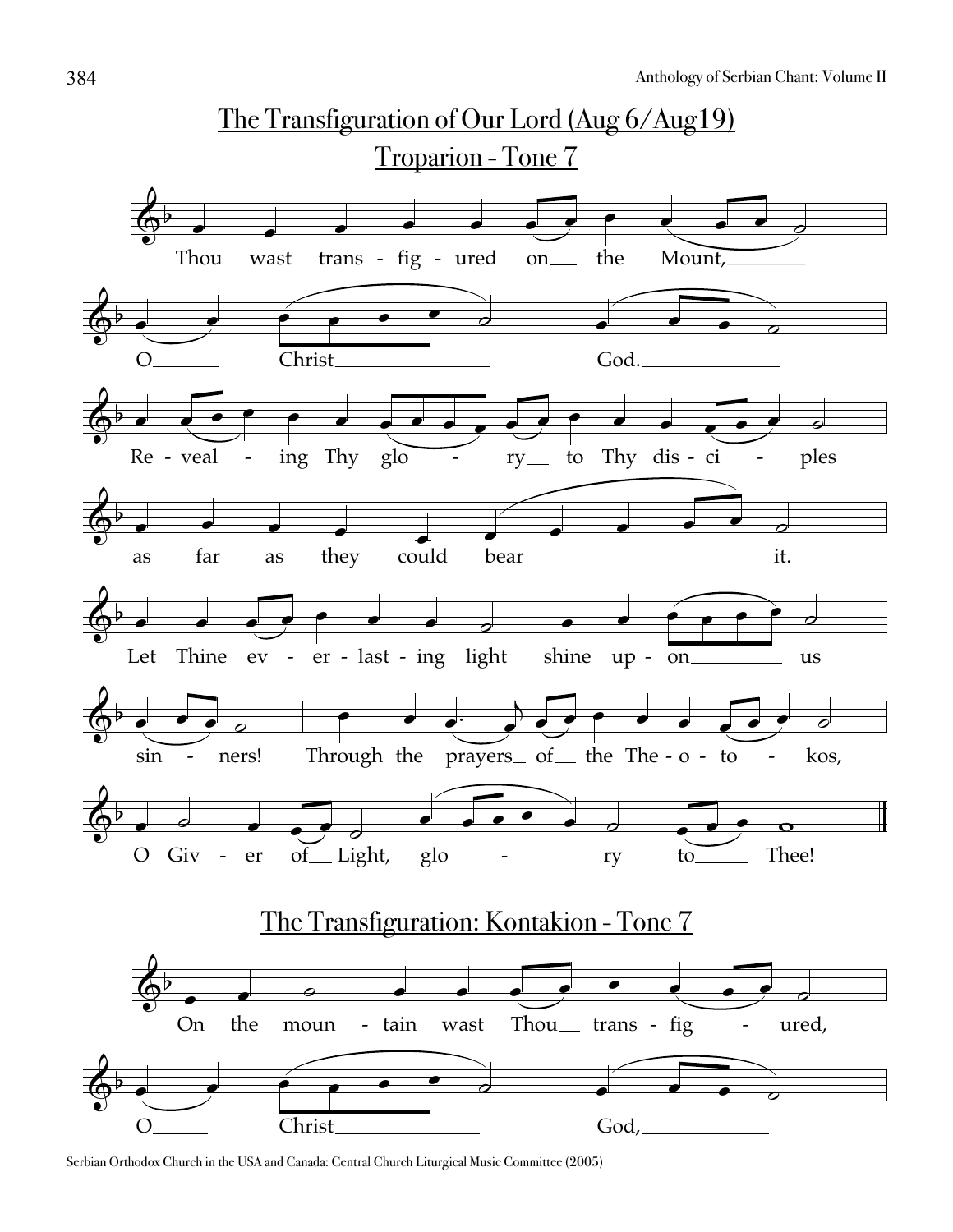![](_page_9_Figure_1.jpeg)

Serbian Orthodox Church in the USA and Canada: Central Church Liturgical Music Committee (2005)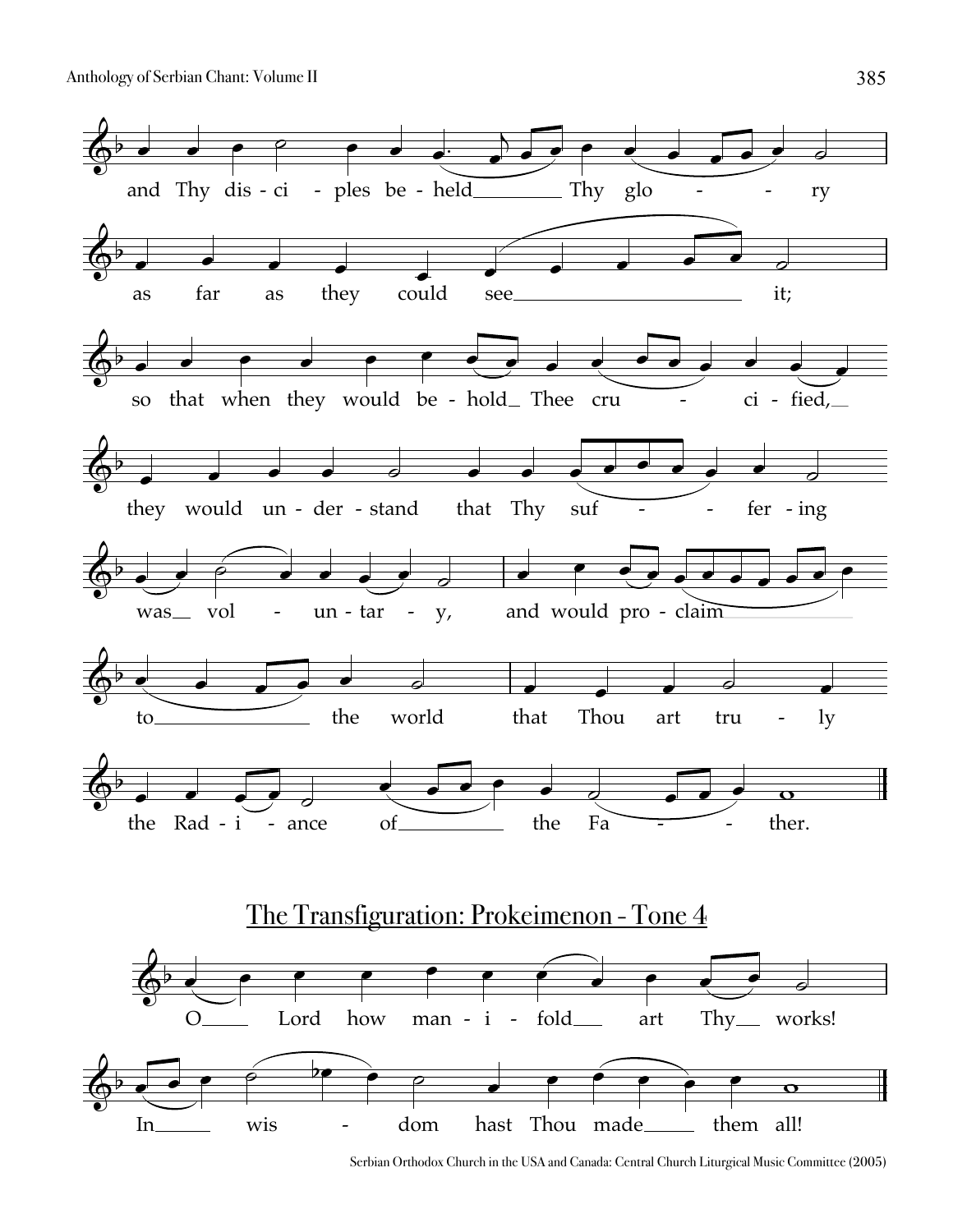![](_page_10_Figure_1.jpeg)

Serbian Orthodox Church in the USA and Canada: Central Church Liturgical Music Committee (2005)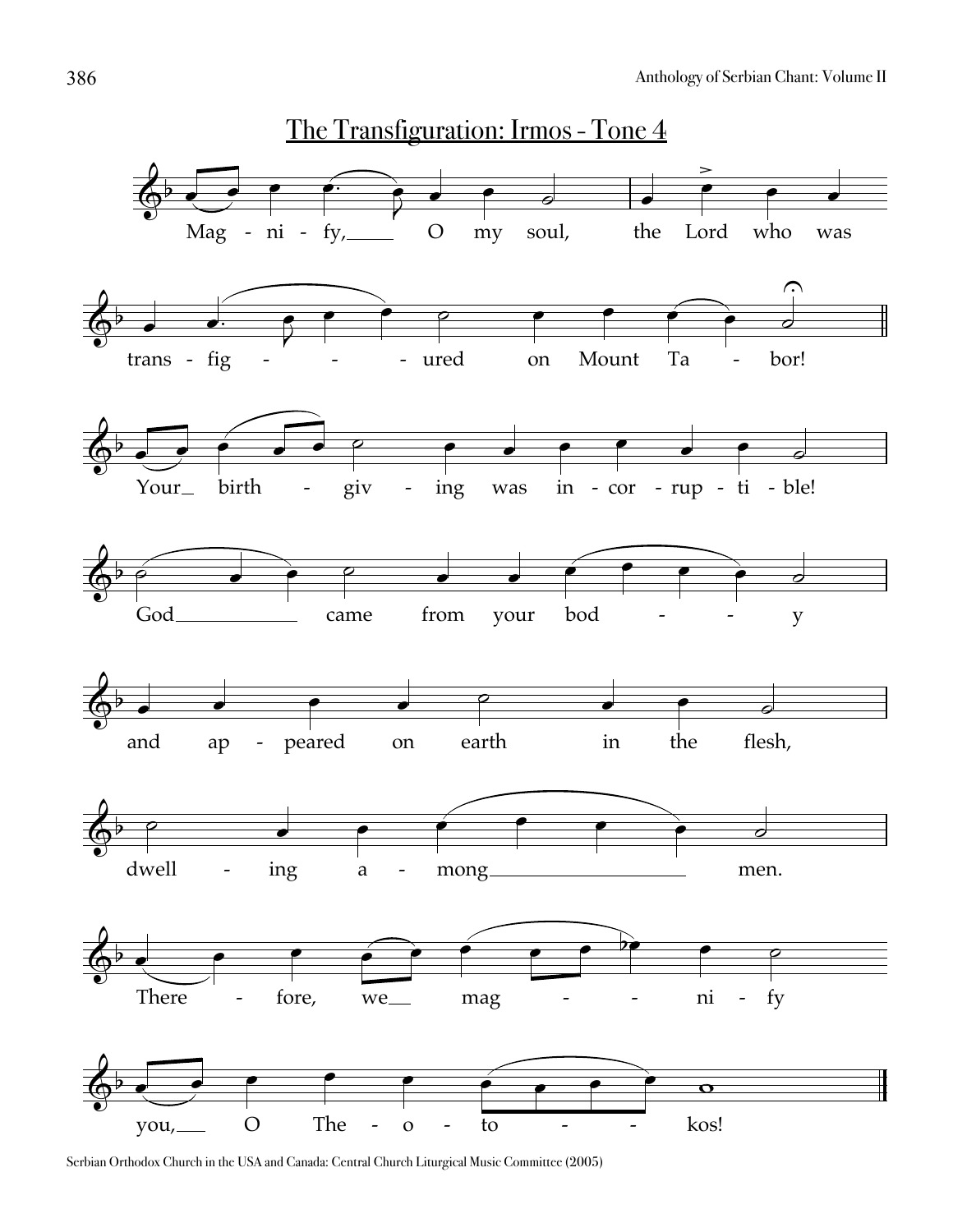![](_page_11_Figure_1.jpeg)

Serbian Orthodox Church in the USA and Canada: Central Church Liturgical Music Committee (2005)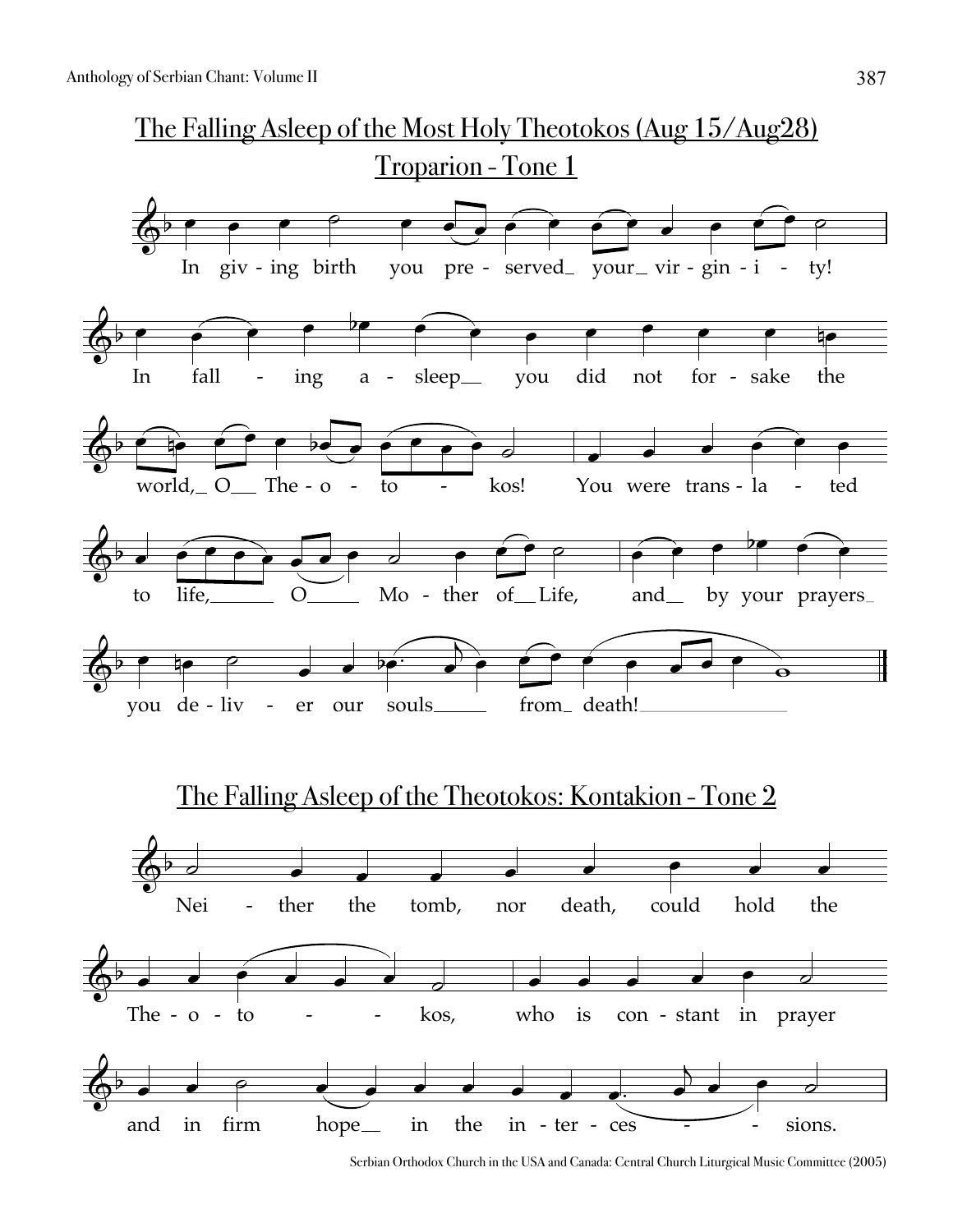![](_page_12_Figure_1.jpeg)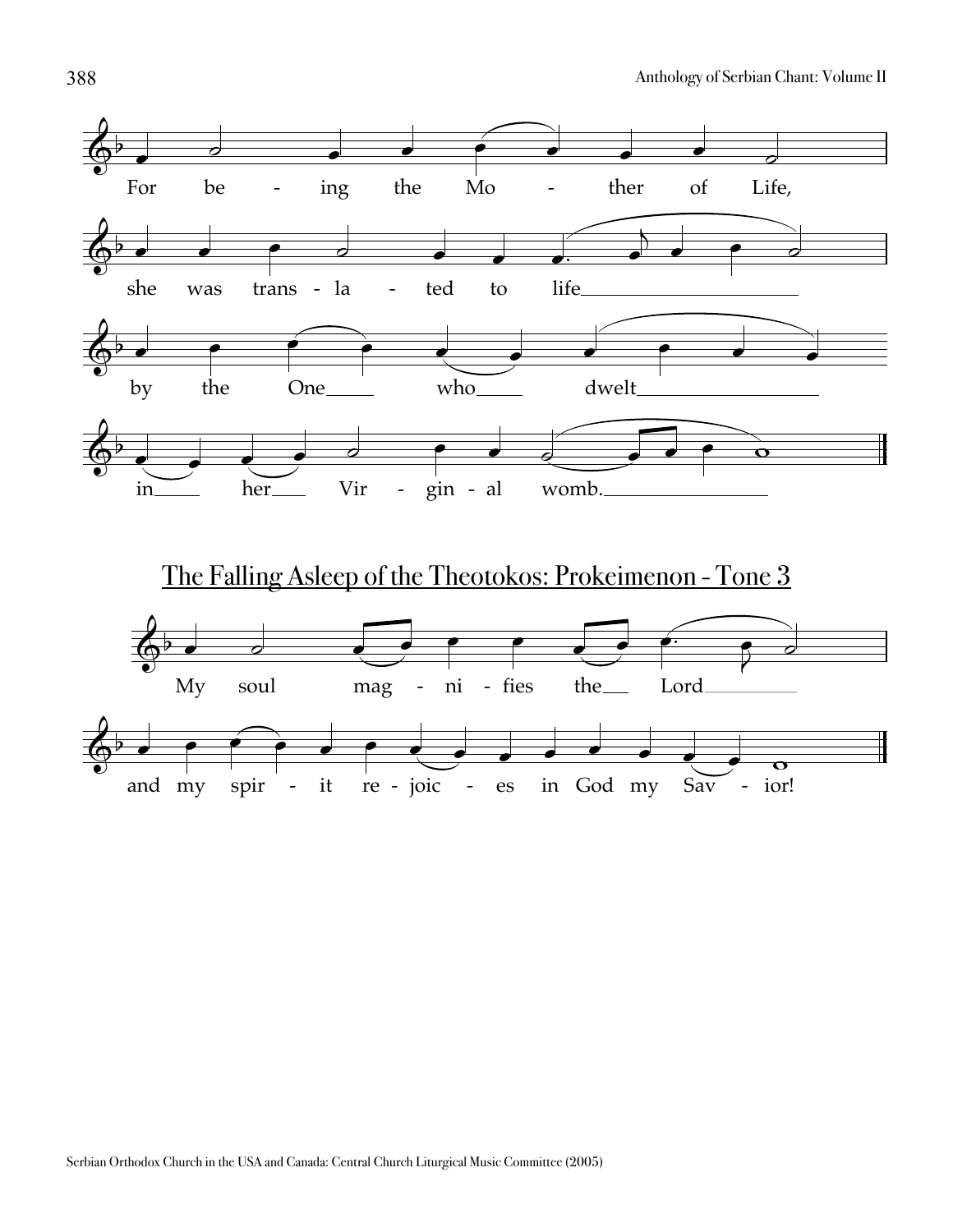![](_page_13_Figure_1.jpeg)

Serbian Orthodox Church in the USA and Canada: Central Church Liturgical Music Committee (2005)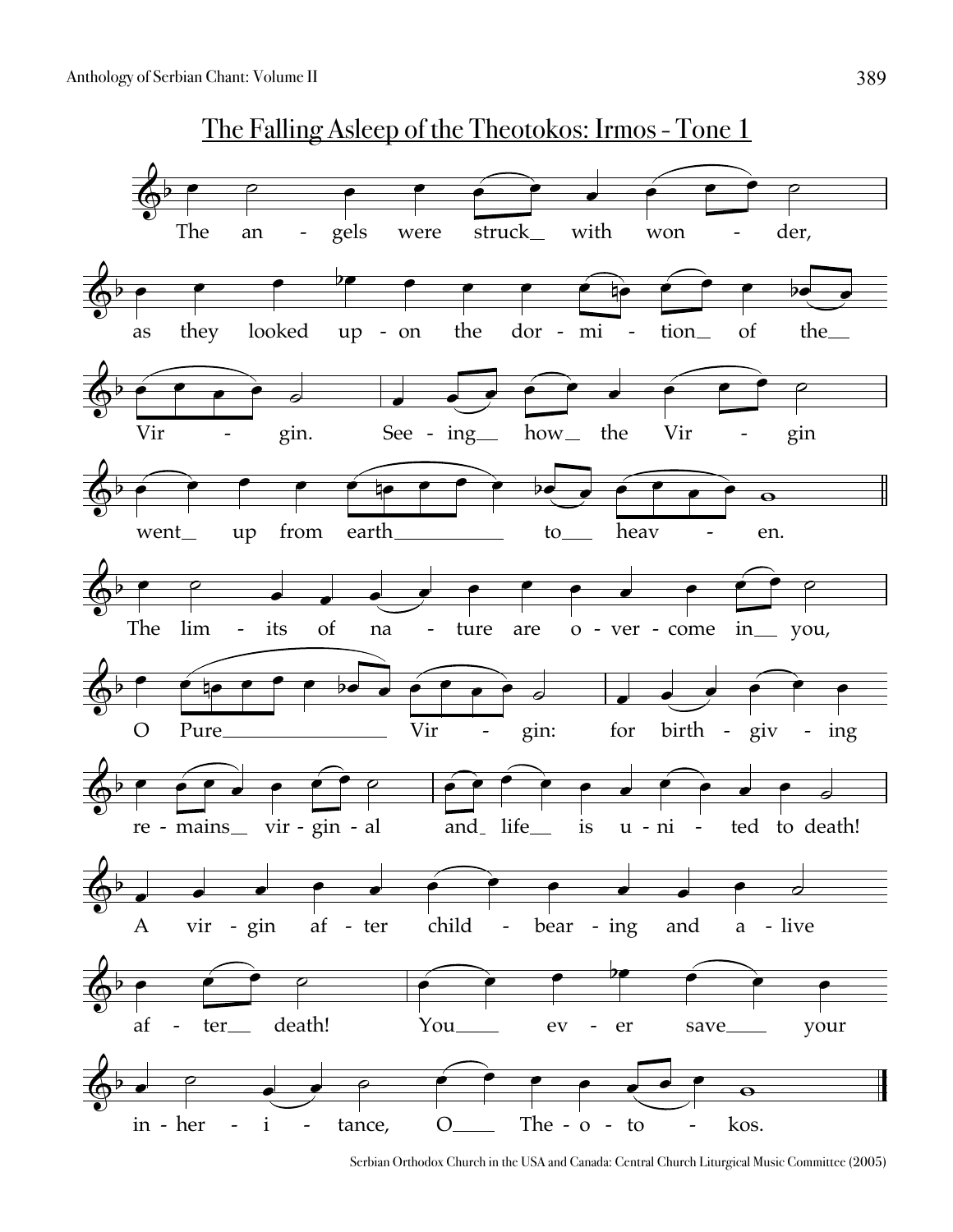![](_page_14_Figure_1.jpeg)

Serbian Orthodox Church in the USA and Canada: Central Church Liturgical Music Committee (2005)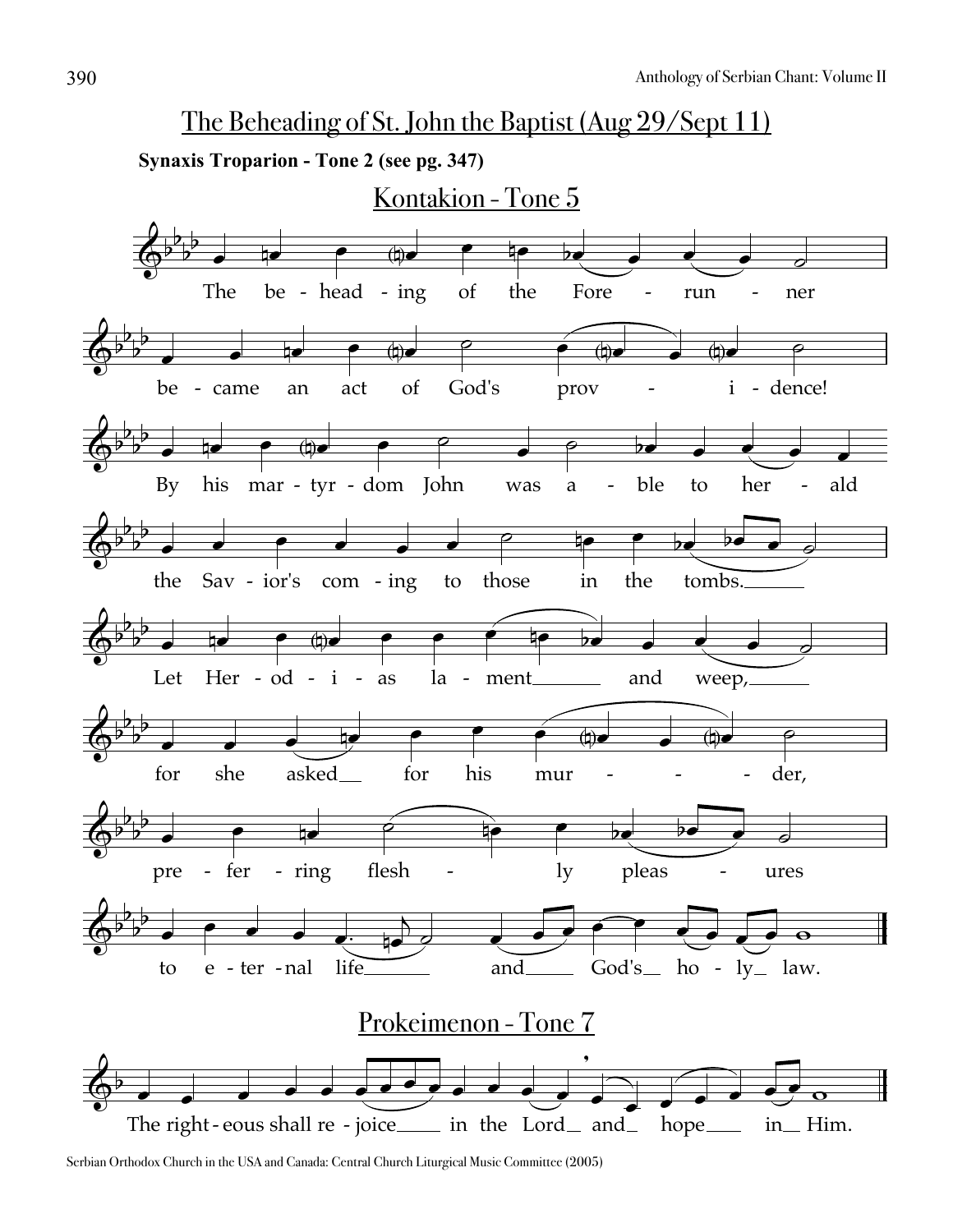![](_page_15_Figure_1.jpeg)

Serbian Orthodox Church in the USA and Canada: Central Church Liturgical Music Committee (2005)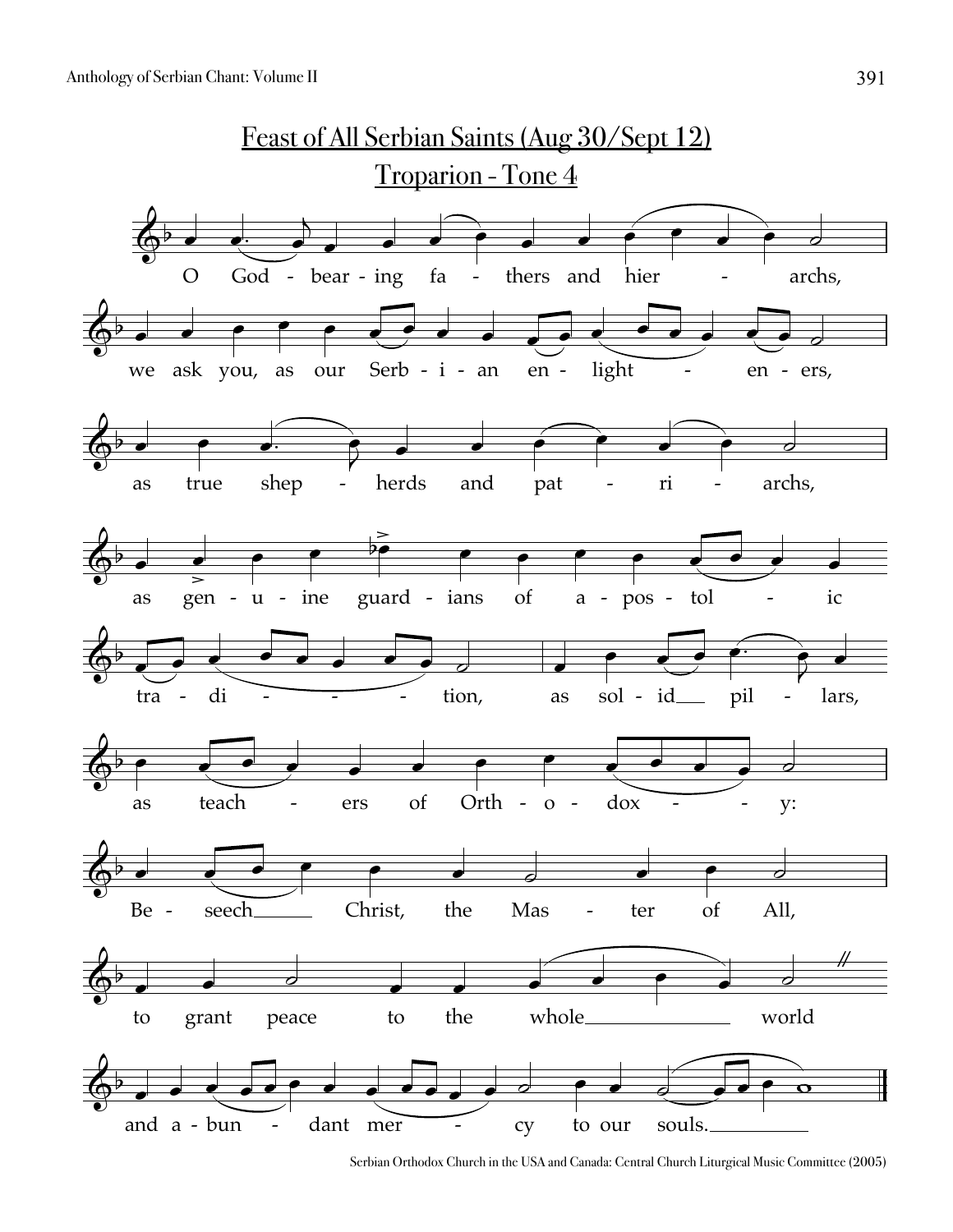![](_page_16_Figure_1.jpeg)

Serbian Orthodox Church in the USA and Canada: Central Church Liturgical Music Committee (2005)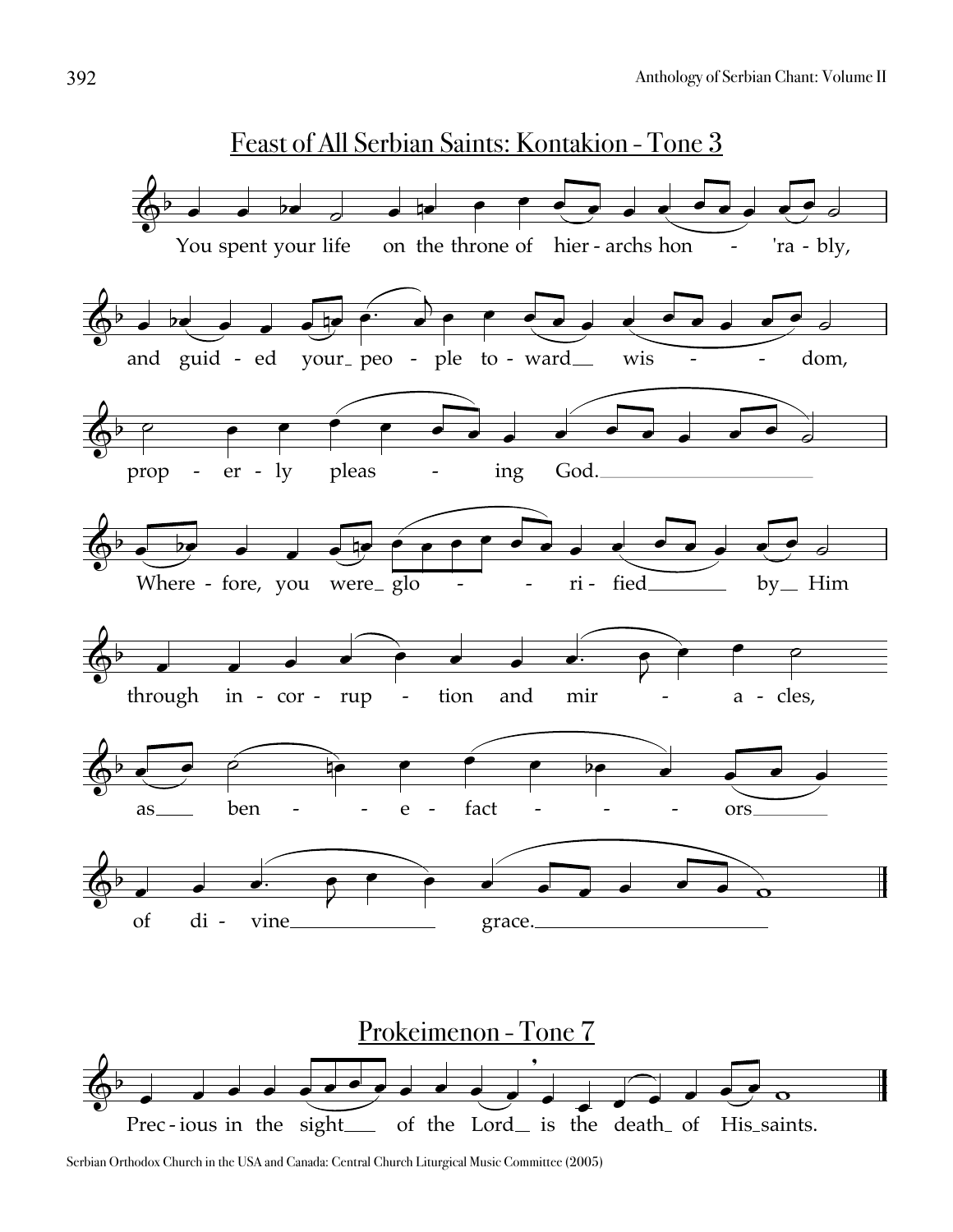![](_page_17_Figure_1.jpeg)

Serbian Orthodox Church in the USA and Canada: Central Church Liturgical Music Committee (2005)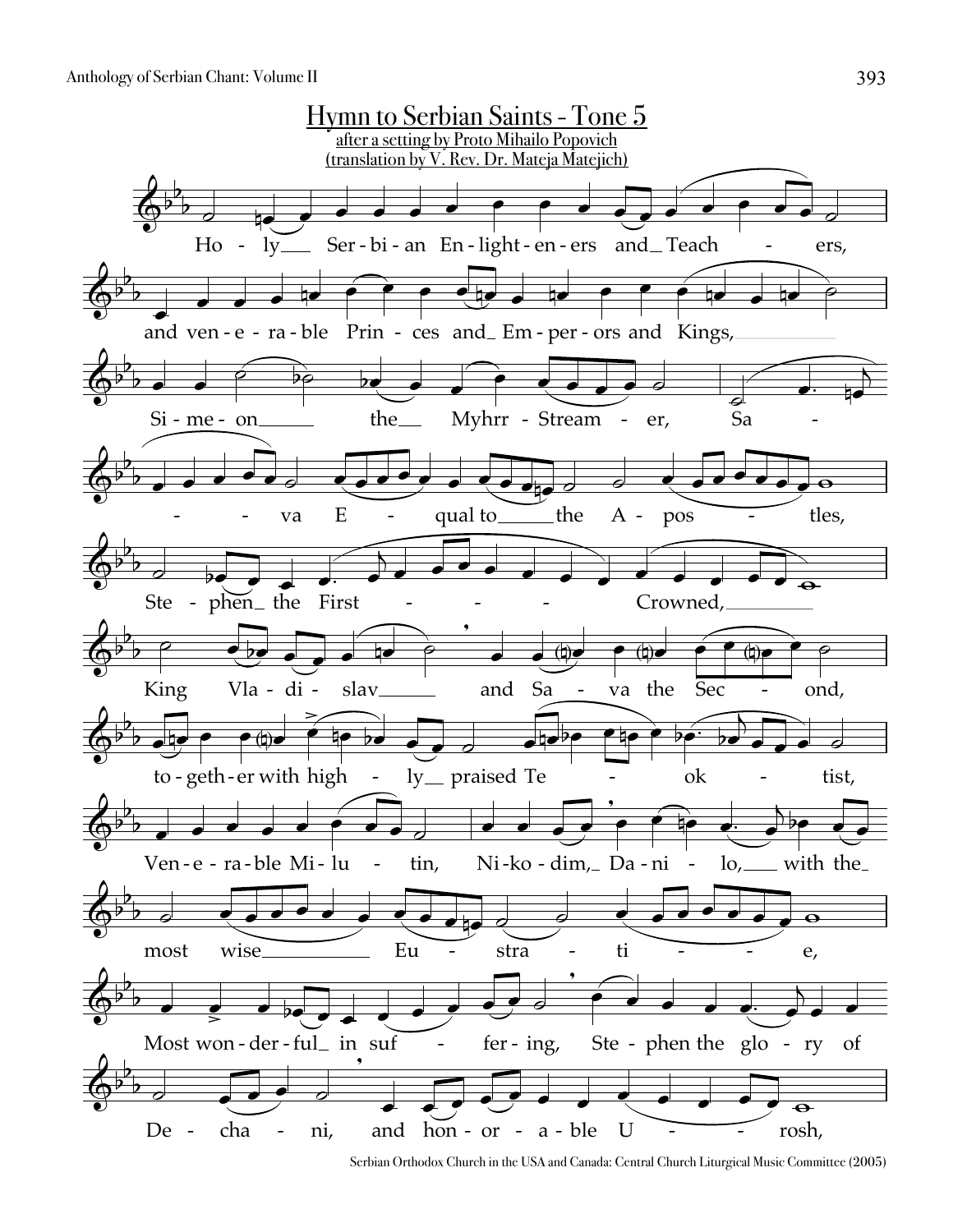![](_page_18_Figure_1.jpeg)

Serbian Orthodox Church in the USA and Canada: Central Church Liturgical Music Committee (2005)